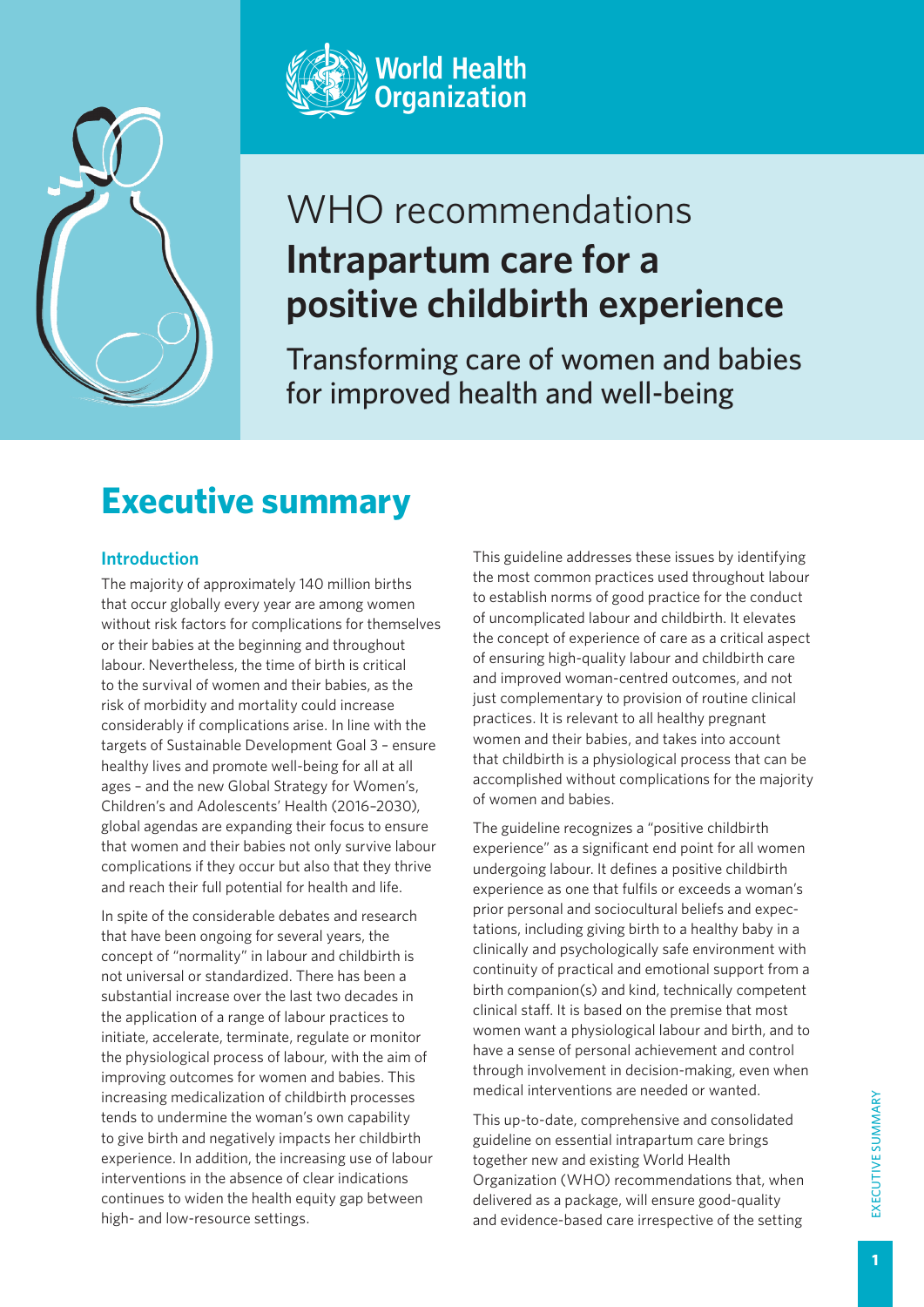or level of health care. The recommendations presented in this guideline are neither country nor region specific and acknowledge the variations that exist globally as to the level of available health services within and between countries. The guideline highlights the importance of womancentred care to optimize the experience of labour and childbirth for women and their babies through a holistic, human rights-based approach. It introduces a global model of intrapartum care, which takes into account the complexity and diverse nature of prevailing models of care and contemporary practice.

#### **Target audience**

The recommendations in this guideline are intended to inform the development of relevant national- and local-level health policies and clinical protocols. Therefore, the target audience includes national and local public health policy-makers, implementers and managers of maternal and child health programmes, health care facility managers, nongovernmental organizations (NGOs), professional societies involved in the planning and management of maternal and child health services, health care professionals (including nurses, midwives, general medical practitioners and obstetricians) and academic staff involved in training health care professionals.

#### **Guideline development methods**

Throughout this guideline, the term "healthy pregnant women" is used to describe pregnant women and adolescent girls who have no identified risk factors for themselves or their babies, and who otherwise appear healthy. The guideline was developed using standard operating procedures in accordance with the process described in the *WHO handbook for guideline development*. Briefly, these procedures include: (i) identification of priority questions and outcomes; (ii) evidence retrieval and synthesis; (iii) assessment of the evidence; (iv) formulation of the recommendations; and (v) planning for implementation, dissemination, impact evaluation and updating of the guideline. The quality of the scientific evidence underpinning the recommendations was graded using the Grading of Recommendations Assessment, Development and Evaluation (GRADE) and Confidence in the Evidence from Reviews of Qualitative research (CERQual) approaches, for quantitative and qualitative evidence, respectively. Up-to-date systematic reviews were used to prepare evidence profiles for priority questions. The GRADE evidence-to-decision (EtD) framework, an evidence-to-decision tool that includes intervention effects, values, resources,

equity, acceptability and feasibility criteria, was used to guide the formulation of recommendations by the Guideline Development Group (GDG) – an international group of experts assembled for the purpose of developing this guideline – at two technical consultations in May and September 2017. In addition, relevant recommendations from existing WHO guidelines approved by the Guidelines Review Committee (GRC) were systematically identified and integrated into this guideline for the purpose of providing a comprehensive document for end-users.

#### **Recommendations**

The WHO technical consultations led to 56 recommendations on intrapartum care: 26 of these are newly developed recommendations and 30 are recommendations integrated from existing WHO guidelines. Recommendations are presented according to the intrapartum care context to which they are relevant, namely, care throughout labour and birth, care during the first stage of labour, care during the second stage of labour, care during the third stage of labour, immediate care of the newborn, and immediate care of the woman after birth. Based on assessments of the GRADE EtD criteria, which informed the direction, and in some instances the specific context of the recommendation, the GDG classified each recommendation into one of the following categories defined below:

- **Recommended:** This category indicates that the intervention or option should be implemented.
- **Not recommended:** This category indicates that the intervention or option should not be implemented.
- **Recommended only in specific contexts:** This category indicates that the intervention or option is applicable only to the condition, setting or population specified in the recommendation, and should only be implemented in these contexts.
- **Recommended only in the context of rigorous research:** This category indicates that there are important uncertainties about the intervention or option. In such instances, implementation can still be undertaken on a large scale, provided that it takes the form of research that is able to address unanswered questions and uncertainties related both to effectiveness of the intervention or option, and its acceptability and feasibility.

To ensure that each recommendation is correctly understood and applied in practice, the contributing experts provided additional remarks where needed. Where the GDG recommended an intervention or option only in specific contexts or only in the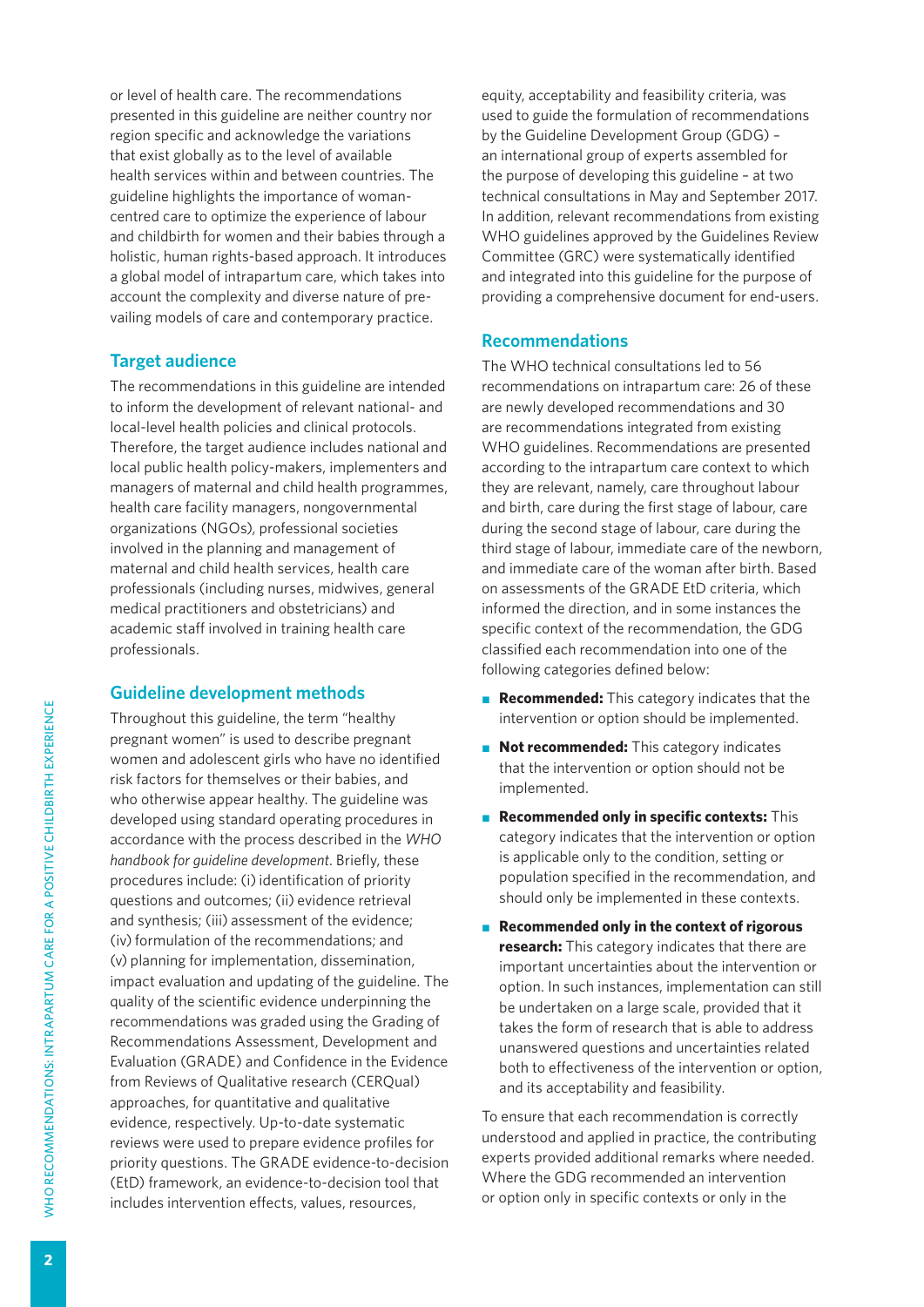context of rigorous research, further detail was included about the particular context and which key issues needed to be examined, respectively. Users of the guideline should refer to these remarks, which are presented directly beneath each recommendation in the full version of the guideline. The recommendations on intrapartum care for a positive childbirth experience are summarized in the table below.

At the technical consultations, the implementation considerations for individual recommendations and for the guideline as a whole were discussed. The GDG agreed that, to achieve a positive childbirth experience for women and their babies, the recommendations in this guideline should be implemented as a package of care in all settings, by kind, competent and motivated health care professionals working where essential physical resources are available. Health systems should aim to implement this WHO model of intrapartum care (fig. 1) to empower all women to access the type of woman-centred care that they want and need, and to provide a sound foundation for such care, in accordance with a human rights-based approach.

Derivative products of this guideline will include labour monitoring tools for its application at different levels of care. In accordance with the process for updating WHO maternal and perinatal health guidelines, a systematic and continuous process of identifying and bridging evidence gaps following guideline implementation will be employed. In the event that new evidence (that could potentially impact the current evidence base for any of the recommendations) is identified, the recommendation will be updated. WHO welcomes suggestions regarding additional questions for inclusion in future updates of the guideline.



#### **Fig. 1 Schematic representation of the WHO intrapartum care model**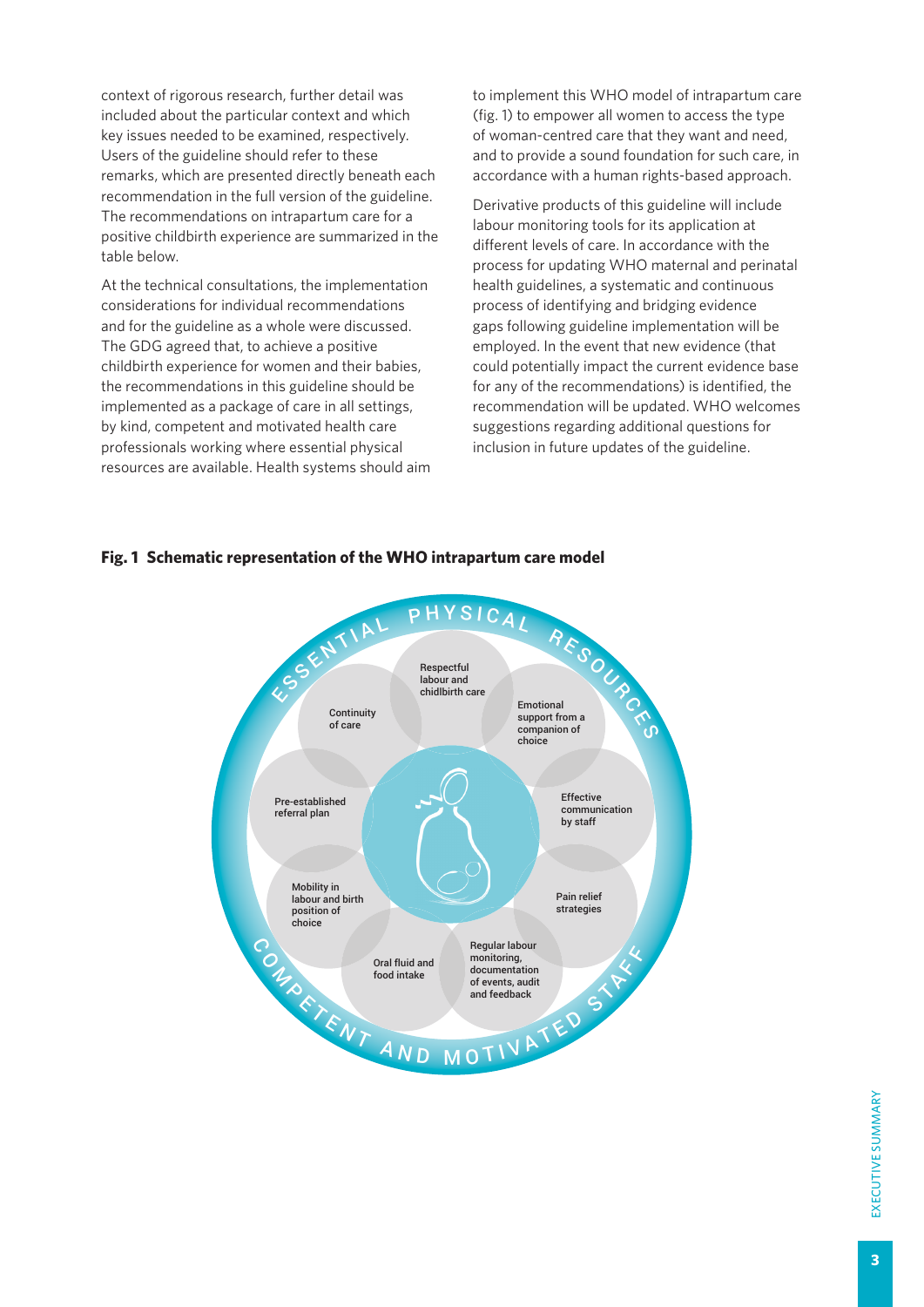#### **Summary list of recommendations on intrapartum care for a positive childbirth experience**

| <b>Care option</b>                                                   | Recommendation                                                                                                                                                                                                                                                                                                                                                                               | <b>Category of</b><br>recommendation |
|----------------------------------------------------------------------|----------------------------------------------------------------------------------------------------------------------------------------------------------------------------------------------------------------------------------------------------------------------------------------------------------------------------------------------------------------------------------------------|--------------------------------------|
| Care throughout labour and birth                                     |                                                                                                                                                                                                                                                                                                                                                                                              |                                      |
| Respectful<br>maternity care                                         | Respectful maternity care - which refers to care organized for<br>1.<br>and provided to all women in a manner that maintains their<br>dignity, privacy and confidentiality, ensures freedom from harm<br>and mistreatment, and enables informed choice and continuous<br>support during labour and childbirth - is recommended.                                                              | Recommended                          |
| Effective<br>communication                                           | Effective communication between maternity care providers and<br>2.<br>women in labour, using simple and culturally acceptable methods,<br>is recommended.                                                                                                                                                                                                                                    | Recommended                          |
| Companionship<br>during labour and<br>childbirth                     | 3.<br>A companion of choice is recommended for all women throughout<br>labour and childbirth.                                                                                                                                                                                                                                                                                                | Recommended                          |
| Continuity of care                                                   | Midwife-led continuity-of-care models, in which a known<br>4.<br>midwife or small group of known midwives supports a woman<br>throughout the antenatal, intrapartum and postnatal continuum,<br>are recommended for pregnant women in settings with well<br>functioning midwifery programmes. <sup>a</sup>                                                                                   | Context-specific<br>recommendation   |
| First stage of labour                                                |                                                                                                                                                                                                                                                                                                                                                                                              |                                      |
| Definitions of the<br>latent and active<br>first stages of<br>labour | The use of the following definitions of the latent and active first<br>5.<br>stages of labour is recommended for practice.<br>- The latent first stage is a period of time characterized by<br>painful uterine contractions and variable changes of the cervix,<br>including some degree of effacement and slower progression<br>of dilatation up to 5 cm for first and subsequent labours.  | Recommended                          |
|                                                                      | The active first stage is a period of time characterized by<br>$\overline{\phantom{m}}$<br>regular painful uterine contractions, a substantial degree of<br>cervical effacement and more rapid cervical dilatation from<br>5 cm until full dilatation for first and subsequent labours.                                                                                                      |                                      |
| Duration of the<br>first stage of<br>labour                          | Women should be informed that a standard duration of the latent<br>6.<br>first stage has not been established and can vary widely from<br>one woman to another. However, the duration of active first stage<br>(from 5 cm until full cervical dilatation) usually does not extend<br>beyond 12 hours in first labours, and usually does not extend<br>beyond 10 hours in subsequent labours. | Recommended                          |
| Progress of the<br>first stage of<br>labour                          | For pregnant women with spontaneous labour onset, the cervical<br>7.<br>dilatation rate threshold of 1 cm/hour during active first stage<br>(as depicted by the partograph alert line) is inaccurate to identify<br>women at risk of adverse birth outcomes and is therefore not<br>recommended for this purpose.                                                                            | Not recommended                      |
|                                                                      | A minimum cervical dilatation rate of 1 cm/hour throughout active<br>8.<br>first stage is unrealistically fast for some women and is therefore<br>not recommended for identification of normal labour progression.<br>A slower than 1-cm/hour cervical dilatation rate alone should not<br>be a routine indication for obstetric intervention.                                               | Not recommended                      |
|                                                                      | Labour may not naturally accelerate until a cervical dilatation<br>9.<br>threshold of 5 cm is reached. Therefore the use of medical<br>interventions to accelerate labour and birth (such as oxytocin<br>augmentation or caesarean section) before this threshold is<br>not recommended, provided fetal and maternal conditions are<br>reassuring.                                           | Not recommended                      |

<sup>a</sup> Integrated from WHO recommendations on antenatal care for a positive pregnancy experience.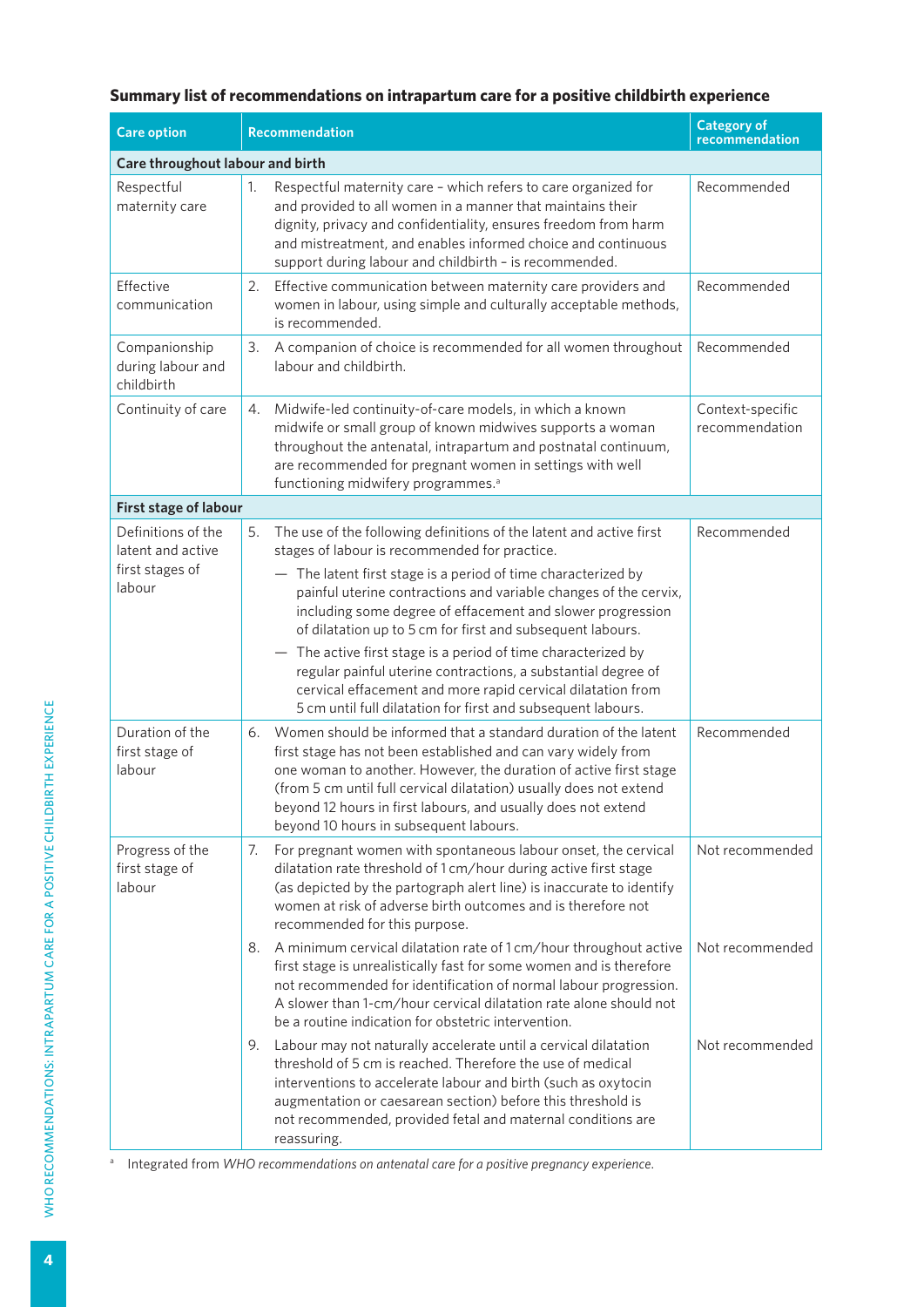| <b>Care option</b>                                                  | Recommendation                                                                                                                                                                                                                                                                                                                                   | <b>Category of</b><br>recommendation |
|---------------------------------------------------------------------|--------------------------------------------------------------------------------------------------------------------------------------------------------------------------------------------------------------------------------------------------------------------------------------------------------------------------------------------------|--------------------------------------|
| Labour ward<br>admission policy                                     | 10. For healthy pregnant women presenting in spontaneous labour, a<br>policy of delaying labour ward admission until active first stage is<br>recommended only in the context of rigorous research.                                                                                                                                              | Research-context<br>recommendation   |
| Clinical pelvimetry<br>on admission                                 | 11. Routine clinical pelvimetry on admission in labour is not<br>recommended for healthy pregnant women.                                                                                                                                                                                                                                         | Not recommended                      |
| Routine<br>assessment of<br>fetal well-being on<br>labour admission | 12. Routine cardiotocography is not recommended for the assessment<br>of fetal well-being on labour admission in healthy pregnant women<br>presenting in spontaneous labour.<br>13. Auscultation using a Doppler ultrasound device or Pinard fetal<br>stethoscope is recommended for the assessment of fetal well-<br>being on labour admission. | Not recommended<br>Recommended       |
| Perineal/pubic<br>shaving                                           | 14. Routine perineal/pubic shaving prior to giving vaginal birth is not<br>recommended. <sup>a</sup>                                                                                                                                                                                                                                             | Not recommended                      |
| Enema on<br>admission                                               | 15. Administration of enema for reducing the use of labour<br>augmentation is not recommended. <sup>b</sup>                                                                                                                                                                                                                                      | Not recommended                      |
| Digital vaginal<br>examination                                      | 16. Digital vaginal examination at intervals of four hours is<br>recommended for routine assessment of active first stage of<br>labour in low-risk women. <sup>a</sup>                                                                                                                                                                           | Recommended                          |
| Continuous<br>cardiotocography<br>during labour                     | 17. Continuous cardiotocography is not recommended for assessment<br>of fetal well-being in healthy pregnant women undergoing<br>spontaneous labour.                                                                                                                                                                                             | Not recommended                      |
| Intermittent<br>fetal heart rate<br>auscultation during<br>labour   | 18. Intermittent auscultation of the fetal heart rate with either<br>a Doppler ultrasound device or Pinard fetal stethoscope is<br>recommended for healthy pregnant women in labour.                                                                                                                                                             | Recommended                          |
| Epidural analgesia<br>for pain relief                               | 19. Epidural analgesia is recommended for healthy pregnant women<br>requesting pain relief during labour, depending on a woman's<br>preferences.                                                                                                                                                                                                 | Recommended                          |
| Opioid analgesia<br>for pain relief                                 | 20. Parenteral opioids, such as fentanyl, diamorphine and pethidine,<br>are recommended options for healthy pregnant women requesting<br>pain relief during labour, depending on a woman's preferences.                                                                                                                                          | Recommended                          |
| Relaxation<br>techniques for pain<br>management                     | 21. Relaxation techniques, including progressive muscle relaxation,<br>breathing, music, mindfulness and other techniques, are<br>recommended for healthy pregnant women requesting pain relief<br>during labour, depending on a woman's preferences.                                                                                            | Recommended                          |
| Manual<br>techniques for pain<br>management                         | 22. Manual techniques, such as massage or application of warm<br>packs, are recommended for healthy pregnant women requesting<br>pain relief during labour, depending on a woman's preferences.                                                                                                                                                  | Recommended                          |
| Pain relief for<br>preventing labour<br>delay                       | 23. Pain relief for preventing delay and reducing the use of<br>augmentation in labour is not recommended. <sup>b</sup>                                                                                                                                                                                                                          | Not recommended                      |
| Oral fluid and food                                                 | 24. For women at low risk, oral fluid and food intake during labour is<br>recommended. <sup>b</sup>                                                                                                                                                                                                                                              | Recommended                          |
| Maternal mobility<br>and position                                   | 25. Encouraging the adoption of mobility and an upright position<br>during labour in women at low risk is recommended. <sup>b</sup>                                                                                                                                                                                                              | Recommended                          |
| Vaginal cleansing                                                   | 26. Routine vaginal cleansing with chlorhexidine during labour<br>for the purpose of preventing infectious morbidities is not<br>recommended. <sup>a</sup>                                                                                                                                                                                       | Not recommended                      |
| Active<br>management of<br>labour                                   | 27. A package of care for active management of labour for prevention<br>of delay in labour is not recommended. <sup>b</sup>                                                                                                                                                                                                                      | Not recommended                      |

<sup>a</sup> Integrated from *WHO recommendations for prevention and treatment of maternal peripartum infections.* 

<sup>b</sup> Integrated from *WHO recommendations for augmentation of labour*.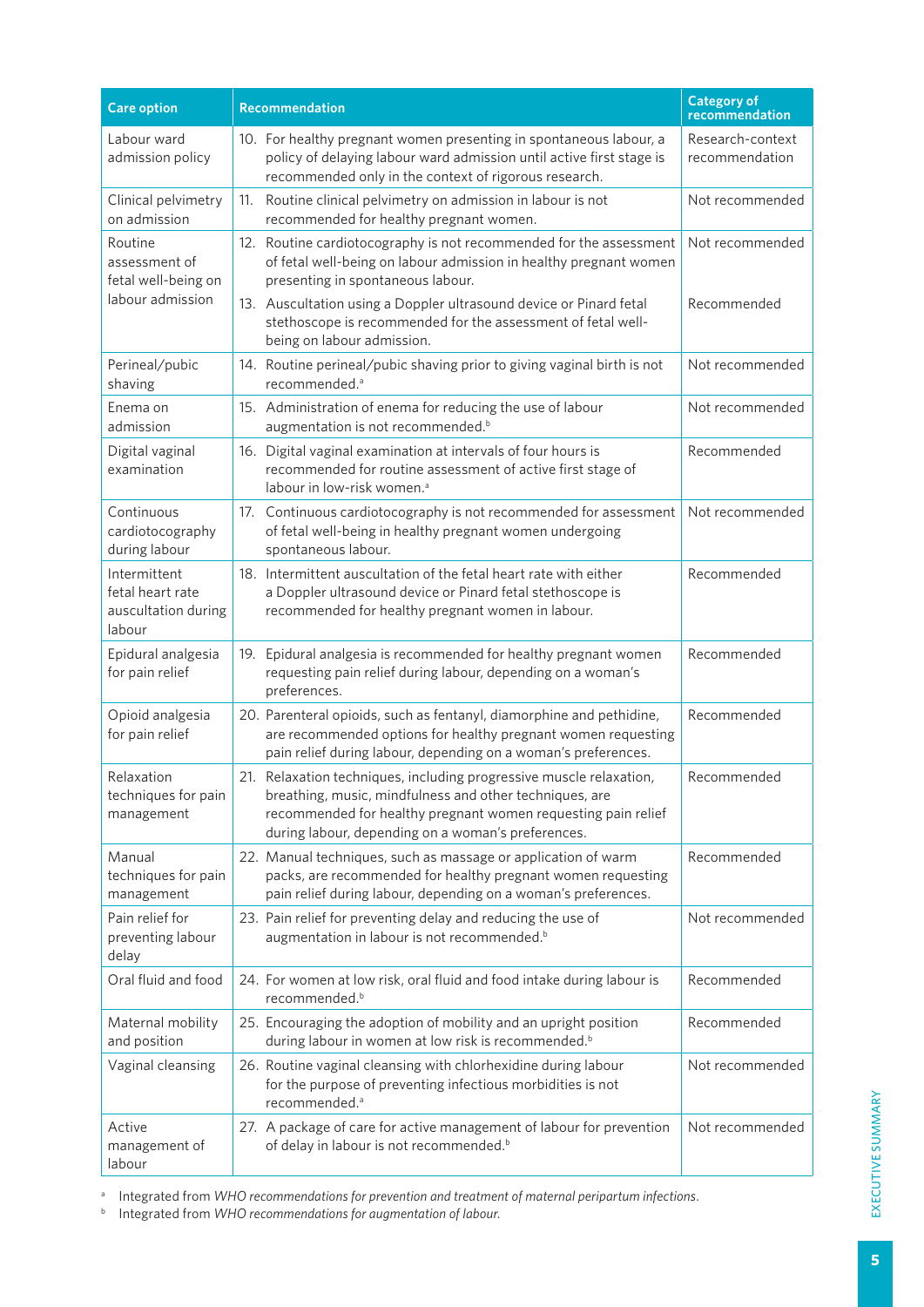| <b>Care option</b>                                             | <b>Recommendation</b>                                                                                                                                                                                                                                                                                                                                              | <b>Category of</b><br>recommendation |
|----------------------------------------------------------------|--------------------------------------------------------------------------------------------------------------------------------------------------------------------------------------------------------------------------------------------------------------------------------------------------------------------------------------------------------------------|--------------------------------------|
| Routine<br>amniotomy                                           | 28. The use of amniotomy alone for prevention of delay in labour is<br>not recommended. <sup>a</sup>                                                                                                                                                                                                                                                               | Not recommended                      |
| Early amniotomy<br>and oxytocin                                | 29. The use of early amniotomy with early oxytocin augmentation for<br>prevention of delay in labour is not recommended. <sup>a</sup>                                                                                                                                                                                                                              | Not recommended                      |
| Oxytocin for<br>women with<br>epidural analgesia               | 30. The use of oxytocin for prevention of delay in labour in women<br>receiving epidural analgesia is not recommended. <sup>a</sup>                                                                                                                                                                                                                                | Not recommended                      |
| Antispasmodic<br>agents                                        | 31. The use of antispasmodic agents for prevention of delay in labour<br>is not recommended. <sup>a</sup>                                                                                                                                                                                                                                                          | Not recommended                      |
| Intravenous fluids<br>for preventing<br>labour delay           | 32. The use of intravenous fluids with the aim of shortening the<br>duration of labour is not recommended. <sup>a</sup>                                                                                                                                                                                                                                            | Not recommended                      |
| Second stage of labour                                         |                                                                                                                                                                                                                                                                                                                                                                    |                                      |
| Definition and<br>duration of the<br>second stage of<br>labour | 33. The use of the following definition and duration of the second<br>stage of labour is recommended for practice.<br>- The second stage is the period of time between full cervical<br>dilatation and birth of the baby, during which the woman has<br>an involuntary urge to bear down, as a result of expulsive<br>uterine contractions.                        | Recommended                          |
|                                                                | - Women should be informed that the duration of the second<br>stage varies from one woman to another. In first labours, birth<br>is usually completed within 3 hours whereas in subsequent<br>labours, birth is usually completed within 2 hours.                                                                                                                  |                                      |
| Birth position (for<br>women without<br>epidural analgesia)    | 34. For women without epidural analgesia, encouraging the adoption<br>of a birth position of the individual woman's choice, including<br>upright positions, is recommended.                                                                                                                                                                                        | Recommended                          |
| Birth position<br>(for women with<br>epidural analgesia)       | 35. For women with epidural analgesia, encouraging the adoption of a<br>birth position of the individual woman's choice, including upright<br>positions, is recommended.                                                                                                                                                                                           | Recommended                          |
| Method of pushing                                              | 36. Women in the expulsive phase of the second stage of labour<br>should be encouraged and supported to follow their own urge to<br>push.                                                                                                                                                                                                                          | Recommended                          |
| Method of pushing<br>(for women with<br>epidural analgesia)    | 37. For women with epidural analgesia in the second stage of<br>labour, delaying pushing for one to two hours after full dilatation<br>or until the woman regains the sensory urge to bear down is<br>recommended in the context where resources are available<br>for longer stay in second stage and perinatal hypoxia can be<br>adequately assessed and managed. | Context-specific<br>recommendation   |
| Techniques for<br>preventing perineal<br>trauma                | 38. For women in the second stage of labour, techniques to reduce<br>perineal trauma and facilitate spontaneous birth (including<br>perineal massage, warm compresses and a "hands on" guarding<br>of the perineum) are recommended, based on a woman's<br>preferences and available options.                                                                      | Recommended                          |
| Episiotomy policy                                              | 39. Routine or liberal use of episiotomy is not recommended for<br>women undergoing spontaneous vaginal birth.                                                                                                                                                                                                                                                     | Not recommended                      |
| Fundal pressure                                                | 40. Application of manual fundal pressure to facilitate childbirth<br>during the second stage of labour is not recommended.                                                                                                                                                                                                                                        | Not recommended                      |

<sup>a</sup> Integrated from *WHO recommendations for augmentation of labour*.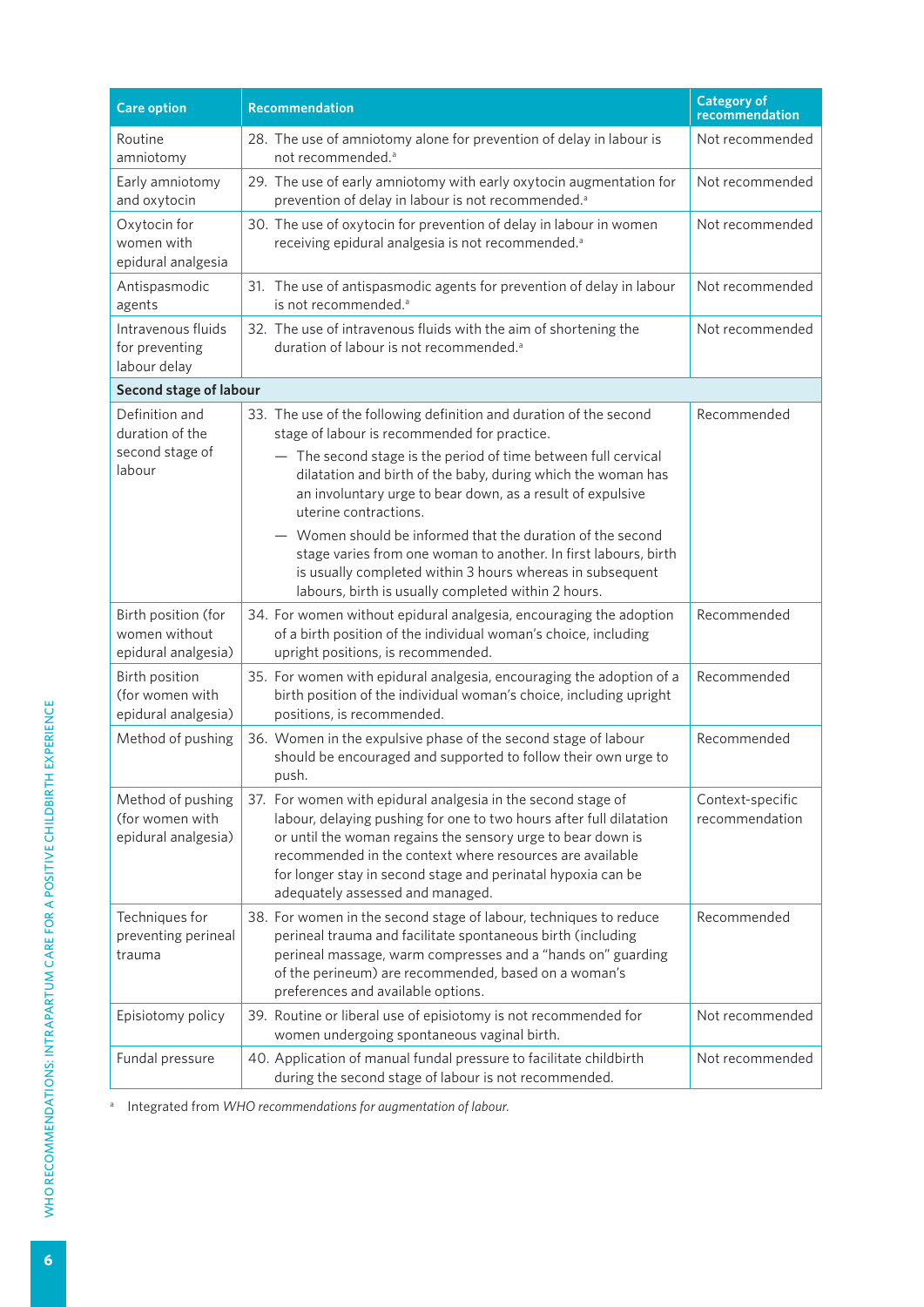| <b>Care option</b>                                                 | <b>Recommendation</b>                                                                                                                                                                                                                                                                                                                                                                                                                             | <b>Category of</b><br>recommendation |  |  |  |
|--------------------------------------------------------------------|---------------------------------------------------------------------------------------------------------------------------------------------------------------------------------------------------------------------------------------------------------------------------------------------------------------------------------------------------------------------------------------------------------------------------------------------------|--------------------------------------|--|--|--|
| Third stage of labour                                              |                                                                                                                                                                                                                                                                                                                                                                                                                                                   |                                      |  |  |  |
| Prophylactic<br>uterotonics                                        | 41. The use of uterotonics for the prevention of postpartum<br>haemorrhage (PPH) during the third stage of labour is<br>recommended for all births. <sup>a</sup>                                                                                                                                                                                                                                                                                  | Recommended                          |  |  |  |
|                                                                    | 42. Oxytocin (10 IU, IM/IV) is the recommended uterotonic drug for<br>the prevention of postpartum haemorrhage (PPH). <sup>a</sup>                                                                                                                                                                                                                                                                                                                | Recommended                          |  |  |  |
|                                                                    | 43. In settings where oxytocin is unavailable, the use of other<br>injectable uterotonics (if appropriate, ergometrine/<br>methylergometrine, or the fixed drug combination of oxytocin and<br>ergometrine) or oral misoprostol (600 µg) is recommended. <sup>a</sup>                                                                                                                                                                             | Recommended                          |  |  |  |
| Delayed umbilical<br>cord clamping                                 | 44. Delayed umbilical cord clamping (not earlier than 1 minute after<br>birth) is recommended for improved maternal and infant health<br>and nutrition outcomes. <sup>b</sup>                                                                                                                                                                                                                                                                     | Recommended                          |  |  |  |
| Controlled cord<br>traction (CCT)                                  | 45. In settings where skilled birth attendants are available, controlled<br>cord traction (CCT) is recommended for vaginal births if the care<br>provider and the parturient woman regard a small reduction in<br>blood loss and a small reduction in the duration of the third stage<br>of labour as important. <sup>a</sup>                                                                                                                     | Recommended                          |  |  |  |
| Uterine massage                                                    | 46. Sustained uterine massage is not recommended as an intervention<br>to prevent postpartum haemorrhage (PPH) in women who have<br>received prophylactic oxytocin. <sup>a</sup>                                                                                                                                                                                                                                                                  | Not recommended                      |  |  |  |
| Care of the newborn                                                |                                                                                                                                                                                                                                                                                                                                                                                                                                                   |                                      |  |  |  |
| Routine nasal or<br>oral suction                                   | 47. In neonates born through clear amniotic fluid who start breathing<br>on their own after birth, suctioning of the mouth and nose should<br>not be performed. <sup>c</sup>                                                                                                                                                                                                                                                                      | Not recommended                      |  |  |  |
| Skin-to-skin<br>contact                                            | 48. Newborns without complications should be kept in skin-to-skin<br>contact (SSC) with their mothers during the first hour after birth<br>to prevent hypothermia and promote breastfeeding. <sup>d</sup>                                                                                                                                                                                                                                         | Recommended                          |  |  |  |
| Breastfeeding                                                      | 49. All newborns, including low-birth-weight (LBW) babies who are<br>able to breastfeed, should be put to the breast as soon as possible<br>after birth when they are clinically stable, and the mother and<br>baby are ready. <sup>e</sup>                                                                                                                                                                                                       | Recommended                          |  |  |  |
| Haemorrhagic<br>disease<br>prophylaxis using<br>vitamin K          | 50. All newborns should be given 1 mg of vitamin K intramuscularly<br>after birth (i.e. after the first hour by which the infant should be in<br>skin-to-skin contact with the mother and breastfeeding should be<br>initiated). <sup>d</sup>                                                                                                                                                                                                     | Recommended                          |  |  |  |
| Bathing and<br>other immediate<br>postnatal care of<br>the newborn | 51. Bathing should be delayed until 24 hours after birth. If this is not<br>possible due to cultural reasons, bathing should be delayed for<br>at least six hours. Appropriate clothing of the baby for ambient<br>temperature is recommended. This means one to two layers of<br>clothes more than adults, and use of hats/caps. The mother and<br>baby should not be separated and should stay in the same room<br>24 hours a day. <sup>f</sup> | Recommended                          |  |  |  |

<sup>a</sup> Integrated from WHO recommendations for the prevention and treatment of postpartum haemorrhage.

<sup>b</sup> Integrated from the *WHO Guideline: delayed cord clamping for improved maternal and infant health and nutrition outcomes*. <sup>c</sup> Integrated from *WHO Guidelines on basic newborn resuscitation*.

Integrated from WHO Recommendations for management of common childhood conditions: evidence for technical update of *pocket book recommendations*.

<sup>e</sup> Integrated from *WHO recommendations on newborn health*.

<sup>f</sup> Integrated from *WHO recommendations on postnatal care of the mother and newborn*.